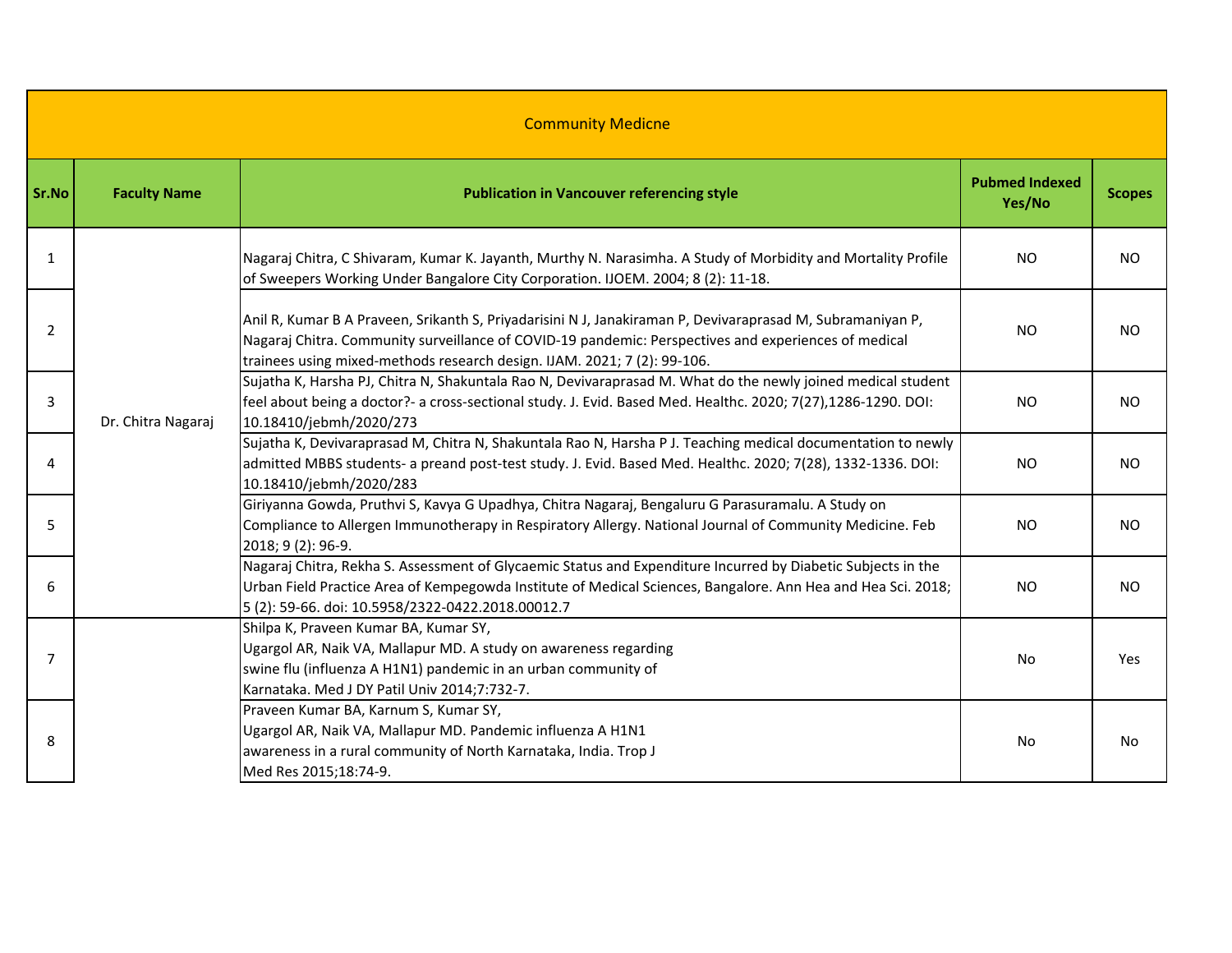| Sr.No | <b>Faculty Name</b> | <b>Publication in Vancouver referencing style</b>                                                                                                                                                                                                                                        | <b>Pubmed Indexed</b><br>Yes/No | <b>Scopes</b> |
|-------|---------------------|------------------------------------------------------------------------------------------------------------------------------------------------------------------------------------------------------------------------------------------------------------------------------------------|---------------------------------|---------------|
| 9     |                     | Veerapu N, PraveenKumar BA,<br>Subramaniyan P, Arun G. Functional dependence<br>among elderly people in a rural community of Andhra<br>Pradesh, South India. Int J Community Med Public<br>Health 2016;3:1835-40.                                                                        | Yes                             | No            |
| 10    |                     | Soraganvi PC, Anand-Kumar BS, Rajagopalakrishnan R, Praveen-Kumar BA. Anterior Knee Pain after Tibial Intra-<br>medullary Nailing: Is it Predictable? Malays Orthop J. 2016 Jul;10(2):16-20.                                                                                             | Yes                             | Yes           |
| 11    |                     | Jayakumar JK, Nirmala P, Praveen Kumar BA, Kumar AP. Evaluation of protective effect of myricetin, a<br>bioflavonoid in<br>dimethyl benzanthracene-induced breast cancer in female Wistar rats. South Asian J Cancer 2014;3:107-11                                                       | Yes                             | No            |
| 12    |                     | Sharvanan EU, Konduru RK, BA PK, VS, TS. Study of cardiovascular risk factors among transport drivers in rural<br>area of Andhra<br>Pradesh. Int J Res Health Sci. 2014 Jan31;2(1):420-6.                                                                                                | No                              | No            |
| 13    |                     | Praveen KB, Ali SS. Telemedicine in primary health care: the road ahead. Int J Prev Med. 2013 Mar;4(3):377-8.                                                                                                                                                                            | Yes                             | Yes           |
| 14    |                     | Kumar PBA, Udyar SE, Arun D, Sai S. Quality of Life of Elderly People in Institutional and Non- Institutional<br>Setting: A Cross-Sectional Comparative Study. Ntl J Community Med 2016; 7(7):546-550.                                                                                   | No                              | No            |
| 15    |                     | Praveen Kumar BA, Udayar SE, Sravan S, Arun D. Depression and anxiety among the elderly persons from<br>institutional and noninstitutional settings in the field practice area of a tertiary-care institute, Andhra Pradesh: a<br>comparative study. Int J Med Sci Public Health 2015;4. | No                              | No.           |
| 16    |                     | Veerapu N, Subramaniyan P, Praveenkumar BA, Arun G. Promotion of sanitation and hygiene in a rural area of<br>South India: A community-based study. J Family Med Prim Care. 2016 Jul-Sep;5(3):587-592.                                                                                   | Yes                             | No            |
| 17    |                     | Udayar SE, Ashok PB, Arun DS, Sravan S. Pattern of tobacco and alcohol use among elderly population in a rural<br>area of Andhra Pradesh, India. Natl J Community Med. 2015;6(2):302-6.                                                                                                  | No                              | No.           |
| 18    |                     | BA Praveenkumar, Suresh Krishnamurthy, Nikhil Agarwal, Rohan Mahalank, BS Nikhila et.al. Geospatial<br>technology in disease mapping, e-surveillance and health care for rural population in south India. Int. Arch.<br>Photogramm. Remote Sens. Spatial Inf. Sci 2014;2:3               | No.                             | Yes           |
| 19    |                     | Kumar BA, Kumar AS, Sharvanan E. Rhabdomyolysis in scrub typhus: an unusual presentation. Int J Prev Med.<br>2013 Dec; 4(12): 1472-5.                                                                                                                                                    | Yes                             | Yes           |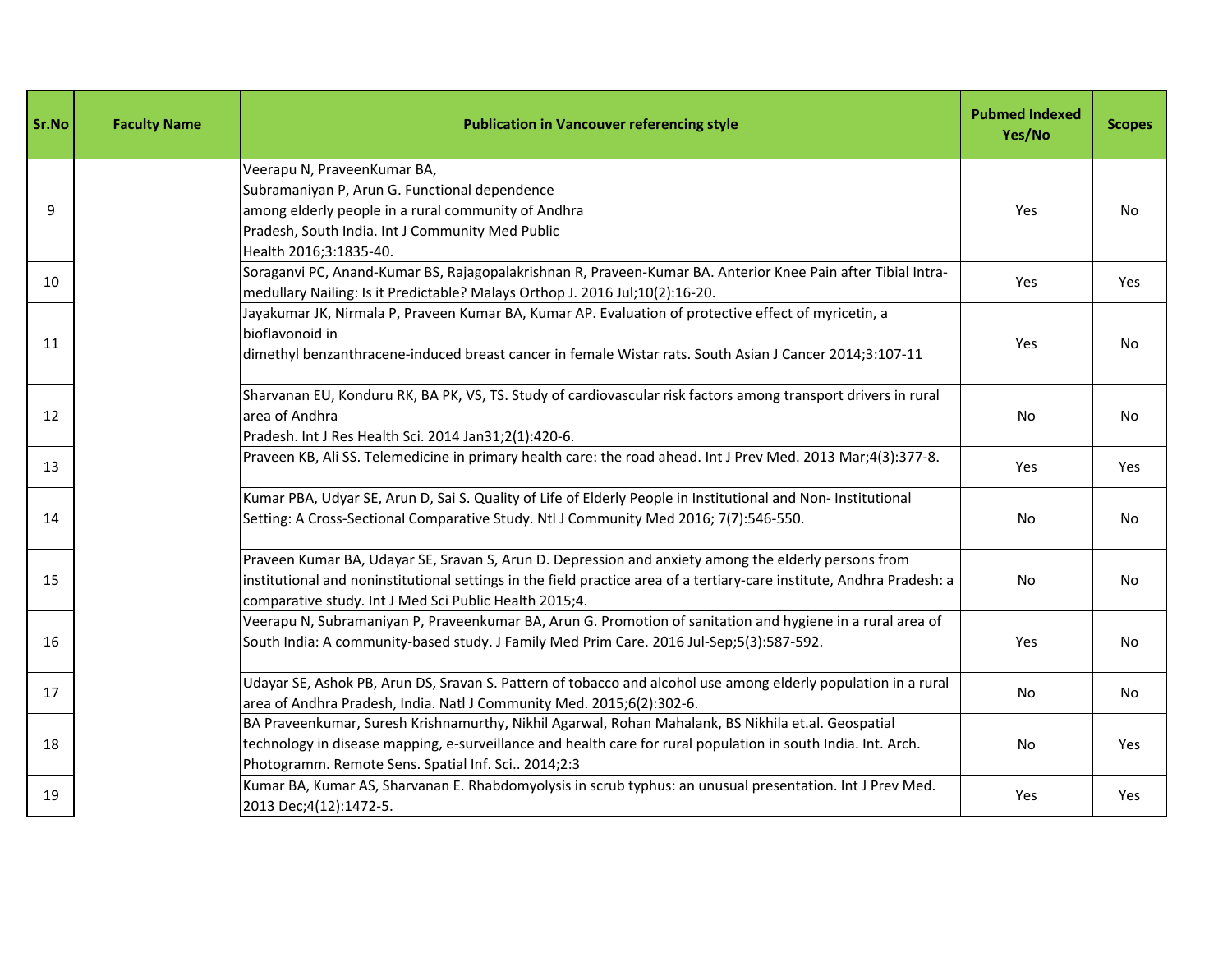| Sr.No | <b>Faculty Name</b>   | <b>Publication in Vancouver referencing style</b>                                                                                                                                                                                                                                    | <b>Pubmed Indexed</b><br>Yes/No | <b>Scopes</b> |
|-------|-----------------------|--------------------------------------------------------------------------------------------------------------------------------------------------------------------------------------------------------------------------------------------------------------------------------------|---------------------------------|---------------|
| 20    | Dr. Praveen Kumar B A | Praveenkumar BA, Srinivas A, Anush SK, Amogh M, Anirudh A, Aamir H et.al. A Cloud-based Technology<br>Solution for Geo-Spatial Mapping of Diseases Among Children for Strategic Healthcare Planning in Rural India.<br>ASCI Journal of Management. 2017;46                           | No                              | No            |
| 21    |                       | Anil R, Kumar B A, Srikanth S, Priyadarisini N J, Janakiraman P, Devivaraprasad M, Subramaniyan P, Nagaraj C.<br>Community surveillance of COVID-19 pandemic: Perspectives and experiences of medical trainees using mixed-<br>methods research design. Int J Acad Med 2021;7:99-106 | No                              | Yes           |
| 22    |                       | Ali SS, Rehman H, PraveenKumar BA. A Descriptive Study to Assess the Perceptions of Undergraduate Medical<br>Students Towards Acceptance of E-Learning Vs Conventional Methods in An Integrated Curriculum in<br>Physiology. International Journal of Physiology 2021;9(4):32-38.    | No                              | No.           |
| 23    |                       | Inchara N, Narayan M, Praveen Kumar BA. Ocular abnormalities in patients with chronic renal failure on<br>haemodial-ysis: A study from a rural tertiary care teaching instituteJ Clin Biomed Sci 2020; 10(2):52-56                                                                   | No                              | No            |
| 24    |                       | Sindhu L, Kumar BAP, Subramaniyan P, Prasad DV, Avinash R, Janakiraman P. Prevalence and factors related to<br>the unmet need for family planning among married women in the rural community of South India. Int J Med Sci<br>Public Health 2019;8(5):355-359                        | No                              | No            |
| 25    |                       | Bharani AR, Praveen Kumar BA, Devivaraprasad M, Janakiraman P, Priyadarisini NJ, Subramaniyan P. Prevalence<br>of Self-Reported Diabetes Mellitus and Related Factors in a Rural Community. Ann Health & Health Sci 2018;<br>$5(1):21-25.$                                           | No                              | No            |
| 26    |                       | Praveenkumar BA, Srinivas A, Swati NH, Shravanya G, Devivaraprasad M, Anush SK. Spatial Epidemiology and<br>Bayesian Analysis for Identifying Disease Trends and Determinants among Children in a Rural Area of South<br>India. ASCI Journal of Management 46 (2) Spl: 137-149.      | No                              | No            |
| 27    |                       | PJ Harsha, P Kumar. Misconceptions and Harmful Practices in Infant and Young Child Feeding: An Overview.<br>Annals of Health & Health Sciences 4 (2), 51-56                                                                                                                          | No                              | No            |
| 28    |                       | SE Udayar, N Anil, PB Ashok, DV Prasad. Epidemiological Study of Health Profile of Adolescent Schoolgirls<br>Residing in Social Welfare Hostel in Rural Area of Kuppam. Indian Journal of Preventive Medicine 2016;4 (1):27-<br>30.                                                  | No                              | No            |
| 29    |                       | P Soraganvi, A Gowda, AK Murthy, P BA. Effectiveness of Treatment of Chronic Lateral Epicondylitis by Static<br>Wrist Extensor Splint. Annals of Health and Health Sciences 2 (1), 38-43                                                                                             | No                              | No            |
| 30    |                       | P AS, P BA. Terry's Nail: A Clinical Image. Annals of Health and Health Sciences 1 (2), 171-172                                                                                                                                                                                      | No                              | No            |
| 31    |                       | Sandhya R, Kumar BA Praveen. Regulation of Medical Profession: The Current Scenario. Annals of Health and<br>Health Sciences 2014;1(1):11-15.                                                                                                                                        | No                              | No            |
| 32    |                       | PK AS, PK BA. Isolated Cerebellar Neurocysticercosis: A Clinical Image. Annals of Health and Health Sciences<br>2014;1(1):77-77.                                                                                                                                                     | No                              | No            |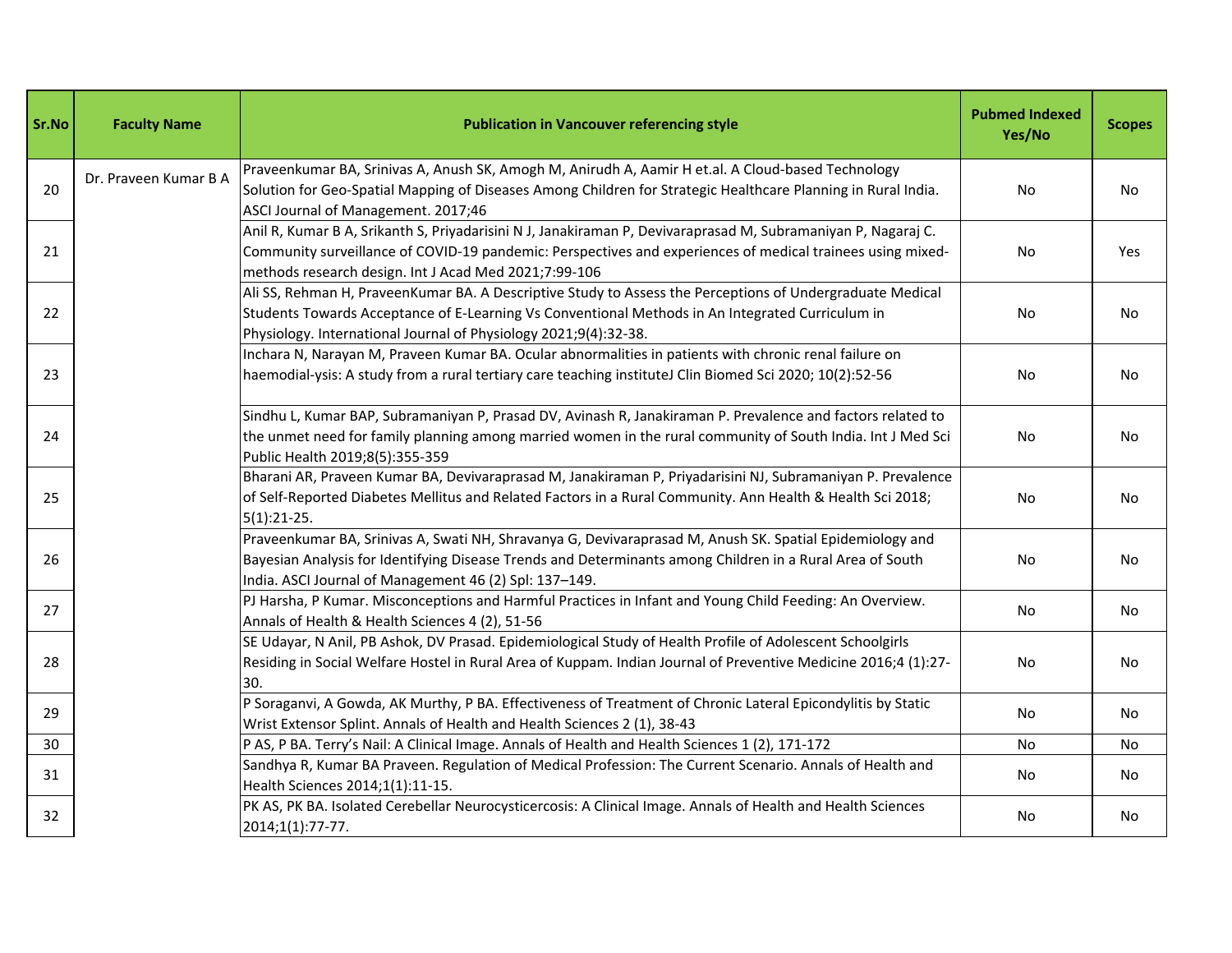| Sr.No | <b>Faculty Name</b>   | <b>Publication in Vancouver referencing style</b>                                                                                                                                                                                                                                                             | <b>Pubmed Indexed</b><br>Yes/No | <b>Scopes</b> |
|-------|-----------------------|---------------------------------------------------------------------------------------------------------------------------------------------------------------------------------------------------------------------------------------------------------------------------------------------------------------|---------------------------------|---------------|
| 33    |                       | PK AS, PK BA, A MP. Yellow Phosphorus Poisoning. Annals of Health and Health Sciences 2014;1(1):68-70.                                                                                                                                                                                                        | No                              | No            |
| 34    |                       | J S., Ba P., Priye S., Bv B., Reddy D. Anaesthetic management of ventricular septal defect closure under<br>cardiopulmonary bypass in a child with recently diagnosed hepatitis A Journal of Pediatric Sciences. 2013; 5(0).                                                                                  | No                              | No            |
| 35    |                       | Shilpa K, Ugargol AR, Kawanpure H et. al. Morbidity pattern among geriatric population in a rural setting: a<br>community based study. Int J Health Sci Res. 2013;3(11):67-72.                                                                                                                                | No                              | No            |
| 36    |                       | Anand Kumar K A. K., Praveen Kumar Ba P. Ectodermal dysplasia: a case study of a toddler reported to a<br>tertiary care hospital Journal of Pediatric Sciences. 2012; 4(2): 1-4.                                                                                                                              | No                              | No            |
| 37    |                       | Praveenkumar B A, Srinivas A, Anush S K, Amogh M, Anirudh A, Aamir H, Devivaraprasad M, Rajashekar M,<br>Suresh K. A Cloud-based Technology Solution for Geo-Spatial<br>Mapping of Diseases Among Children for Strategic<br>Healthcare Planning in Rural India. ASCI Journal of Management 46 (2) Spl: 77-88. | <b>NO</b>                       | <b>NO</b>     |
| 38    | Dr. Devivara prasad M | Praveenkumar BA, Srinivas A, Swati N H, Shravanya G, Devivaraprasad M, Anush S K, Amogh M, Suresh K.<br>Spatial Epidemiology and Bayesian Analysis for<br>Identifying Disease Trends and Determinants among<br>Children in a Rural Area of South India. ASCI Journal of Management 46 (2) Spl: 137-149.       | <b>NO</b>                       | <b>NO</b>     |
| 39    |                       | Bharani Avinash R, Kumar B A Praveen, Devivaraprasad M, Janakiraman P, Priyadarisini N J, Subramaniyan P.<br>Prevalence of Self-Reported Diabetes Mellitus and Related Factors in a Rural Community. 2018; 5 (1): 21-5. doi:<br>10.5958/2322-0422.2018.00004.7                                                | yes                             | <b>NO</b>     |
| 40    | Dr Anil R             | Anil R, Kumar BA, Srikanth S, Priyadarisini NJ, Janakiraman P, Devivaraprasad M, et al. Community surveillance<br>ofCOVID-19 pandemic: Perspectives and experiences of medical trainees using mixed-methods research design.<br>Int J Acad Med 2021;7:99-106.                                                 | <b>NO</b>                       | <b>NO</b>     |
| 41    |                       | Anil R, Prasad KN, Puttaswamy M. The prevalence of loneliness and its determinants among geriatric<br>population in Bengaluru City, Karnataka, India. Int J Community Med Public Health 2016;3:3246-51.                                                                                                       | <b>NO</b>                       | <b>NO</b>     |
| 42    |                       | Anil R, Prasad KN, Puttaswamy M. The prevalence and profile of disabilities affecting daily activities among the<br>elderly population in Bengaluru city, India. Int J Community Med Public Health 2016;3:711-4.                                                                                              | <b>NO</b>                       | <b>NO</b>     |
| 43    |                       | Devaru JS, Raju A, Puttaswamy M. A cross-sectional study on the awareness and hygienic practices among the<br>poultry butchers in urban Bengaluru. Int J Med Sci Public Health 2017;6(6):1028-1031.                                                                                                           | <b>NO</b>                       | <b>NO</b>     |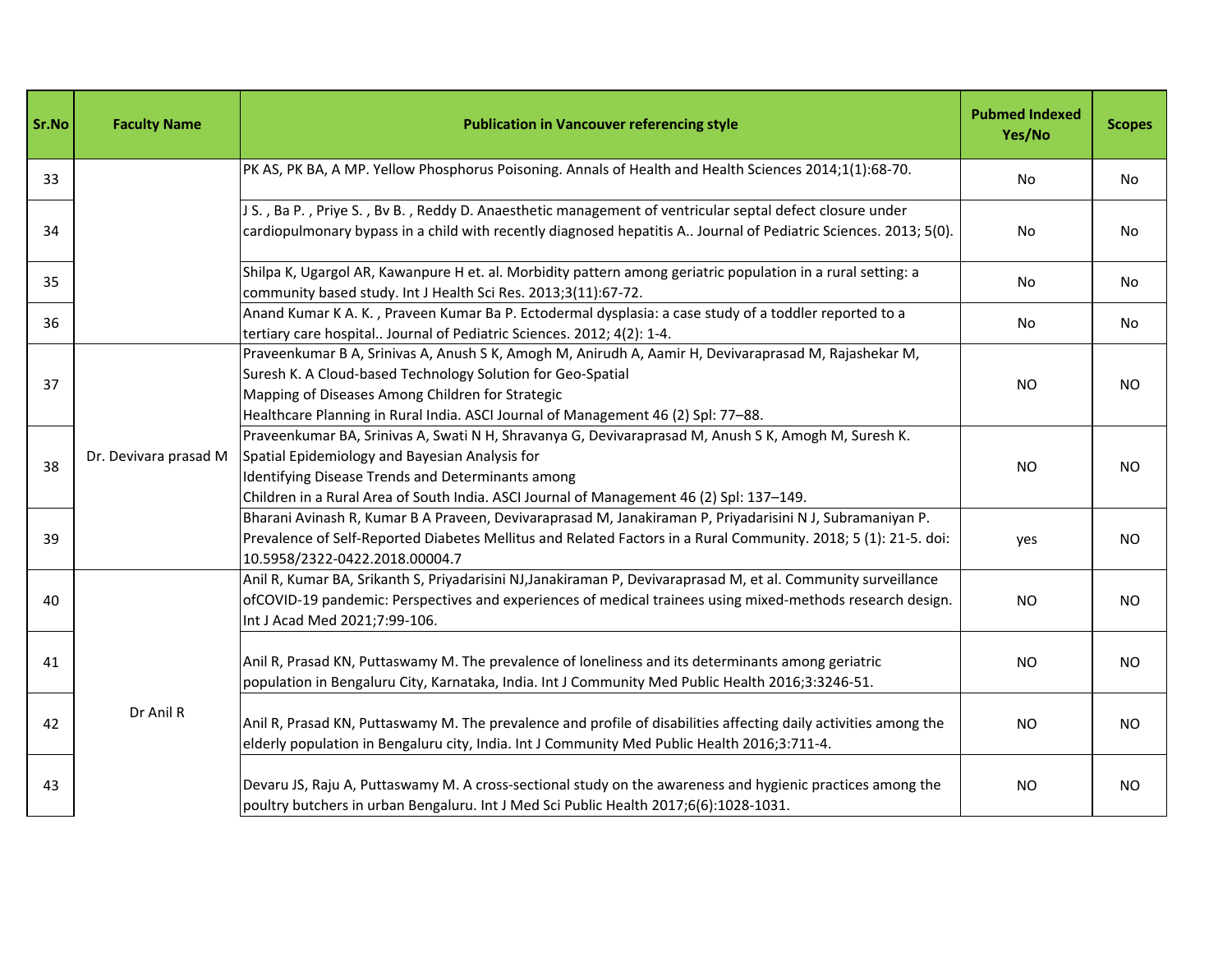| Sr.No | <b>Faculty Name</b>   | <b>Publication in Vancouver referencing style</b>                                                                                                                                                                                                                                                                          | <b>Pubmed Indexed</b><br>Yes/No | <b>Scopes</b> |
|-------|-----------------------|----------------------------------------------------------------------------------------------------------------------------------------------------------------------------------------------------------------------------------------------------------------------------------------------------------------------------|---------------------------------|---------------|
| 44    |                       | Prasad KN, Anil R. An evaluation of mass drug administration for lymphatic filariasis in Bidar district, Karnataka.<br>Int J Med Sci Public Health 2017;6(6):1020-1023.                                                                                                                                                    | <b>NO</b>                       | <b>NO</b>     |
| 45    | Dr. Mouna H S         | Mouna H S, Hamsa L, Ranganath TS, Vishwanatha N. Assessment of knowledge and health care seeking<br>behaviour for menstrual health among adolescent school girls in urban slums of bengaluru: A cross sectional<br>study. Int J Community Med Public Health 2019; 6(11): 4881- 4886                                        | <b>NO</b>                       | <b>NO</b>     |
| 46    |                       | Priyadarisini N J, Rashmi K, N Udaya Kiran, Sanjeev Badiger. Validation of standard of living scale with<br>comparison to other Socio-economic scales in a semi urban area of Mangalore: A pilot study. Journal of Health<br>and Allied Sciences. 2016; 4: 302-308. doi: 10.1055/s-0040-1708620                            | <b>NO</b>                       | <b>NO</b>     |
| 47    |                       | Swathi HN, Priyadarshini NJ, Kiran KG, et al. Work related injuries among fishermen - a descriptive study in<br>few coastal areas of south India. J. Evid. Based Med. Healthc. 2016; 3(19), 803-806. DOI:<br>10.18410/jebmh/2016/182                                                                                       | <b>NO</b>                       | NO.           |
| 48    | Dr. Priyadarisini N J | Prevalence and Causes of Infertility in Overweight and Obese Women in a Tertiary Care Hospital Setup in<br>Mangalore - A Retrospective Secondary Data Analysis                                                                                                                                                             | <b>NO</b>                       | <b>NO</b>     |
| 49    |                       | Dr. Priyadarisini NJ, Dr. Sanjeev Badiger, Dr. D Keerthana, Dr. Subasree NJ. A cross-sectional study on<br>knowledge and perception about preventive strategies of selected vector-borne diseases among the rural<br>population of coastal Karnataka. Int J Med Res Rev [Internet]. 2021Aug;9(4):205-12.                   | <b>NO</b>                       | <b>NO</b>     |
| 50    |                       | Sujatha K, Priyadarshini NJ and Viveka Srinivasan. Sequence Graphics to Impart Drawing Skills in an Upper<br>Extremity Anatomy Course.2021.Educ Res Med Sci. doi: 10.5812/erms.119249.                                                                                                                                     | <b>NO</b>                       | <b>NO</b>     |
| 51    |                       | R Subburam, A Celestine Raj Manohar, P Subramaniyan, S Sachithanantham, Arun Vijay Paul, M<br>Sankarapandian. "Dyslipidaemia among type 2 diabetes mellitus patients in a rural hospital in Erode district,<br>Tamil Nadu". Journal of the Indian Medical Association 2013; Vol.111: Number. 01: Pp.10-13. ISSN 0019-5847. | NO.                             | <b>NO</b>     |
| 52    |                       | Veerapu N, PraveenKumar BA, Subramaniyan P, Arun G. "Functional dependence among elderly people in a<br>rural community of Andhra Pradesh, South India". International Journal of Community Medicine and Public<br>Health. 2016; 3(7): 1835-1840                                                                           | <b>NO</b>                       | <b>NO</b>     |
| 53    |                       | Veerapu N, Subramaniyan P, Praveenkumar BA, Arun G. "Promotion of sanitation and hygiene in a rural area of<br>South India: A community-based study". Journal of Family Medicine and Primary Care. 2016; 5(3): 587-92.                                                                                                     | NO.                             | <b>NO</b>     |
| 54    |                       | Bharani Avinash R, Kumar BA Praveen, et al. Prevalence of self-reported diabetes mellitus and related factors in<br>a rural community. Annals of Health and Health Sciences. 2018: 5(1); p 21-25. [cited 2019 Jan 23]. Article DOI:<br>10.5958/2322-0422.2018.00004.8                                                      | <b>NO</b>                       | <b>NO</b>     |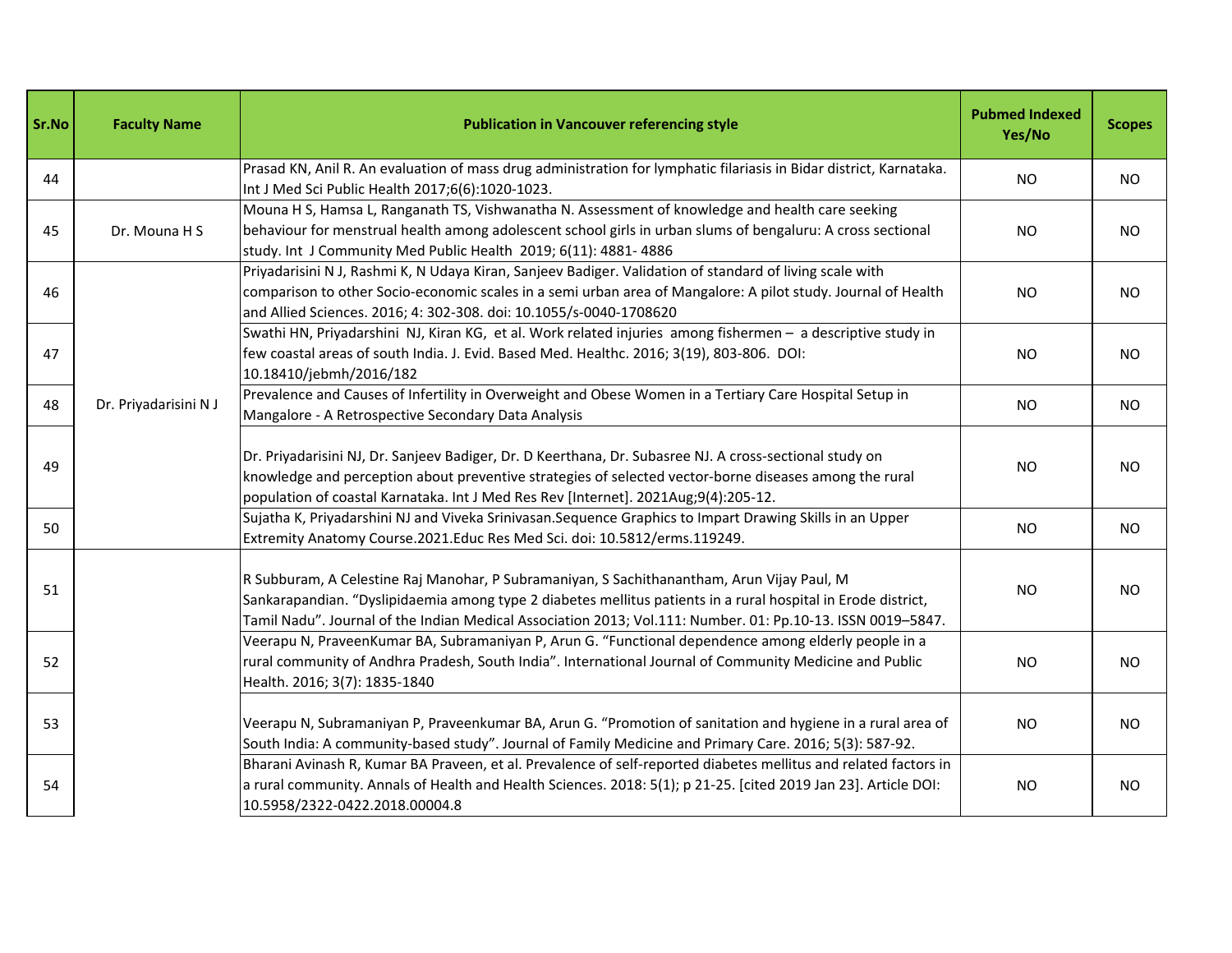| Sr.No | <b>Faculty Name</b> | <b>Publication in Vancouver referencing style</b>                                                                                                                                                                                                                                                                                  | <b>Pubmed Indexed</b><br>Yes/No | <b>Scopes</b> |
|-------|---------------------|------------------------------------------------------------------------------------------------------------------------------------------------------------------------------------------------------------------------------------------------------------------------------------------------------------------------------------|---------------------------------|---------------|
| 55    | Dr. P Subramaniyan  | Subramaniyan P, Chacko T V, Sriram R M, Osborn A J. "Usage of personal protective equipments among<br>workers of a foundry in South India: interventional study". National Journal of Research in Community<br>Medicine. 2019; 8(1): 65-69.                                                                                        | NO                              | <b>NO</b>     |
| 56    |                     | Sindhu L, Kumar BAP, Subramaniyan P, Prasad DV, Avinash R, Janakiraman P. "Prevalence and factors related to<br>the unmet need for family planning among married women in the rural community of South India".<br>International Journal of Medical Science and Public Health. 2019; 8(5): 355-359.                                 | <b>NO</b>                       | <b>NO</b>     |
| 57    |                     | Anil R, Kumar B A, Srikanth S, Priyadarisini N J, Janakiraman P, Devivaraprasad M, Subramaniyan P, Nagaraj C.<br>Community surveillance of COVID-19 pandemic: Perspectives and experiences of medical trainees using mixed-<br>methods research design. International Journal of Academic Medicine. 2021; 7: 99-106.               | <b>NO</b>                       | <b>NO</b>     |
| 58    |                     | Sathivel Murugan BO, Subramaniyan P. "Rural medical college library utilization among the under-graduate<br>medical students: A study". Indian Journal of Information, Library & Society (IJILIS). Vol.23, N3-4, July-<br>December, 2010; Pp. 279-289. ISSN 0971-4286.                                                             | <b>NO</b>                       | NO.           |
| 59    |                     | Suresh Pichandi, Janakiraman P, et al. Hypothyroid goitre associated with excess iodine among south<br>Indians. International Journal of Medical and Pharmaceutical Sciences(IJMPS). 2014;4(5):23-31.                                                                                                                              | <b>NO</b>                       | <b>NO</b>     |
| 60    |                     | Suresh Pichandi, Janakiraman P et al. Study of iodine nutrition level in pregnant south Indian subjects<br>in third trimester. International Journal of Clinical biochemistry and Research (IJCBR). 2018, Vol.5,<br>Issue. 1.                                                                                                      | <b>NO</b>                       | <b>NO</b>     |
| 61    |                     | Desigamani Kanniyappan, Janakiraman P, et al. "Association, Relationship of various Caronary artery disease<br>risk factors with age, gender and different obesity indices among the south Indian adult subjects: a regression<br>analysis". International Journals of Biotechnology and Biochemistry (IJBB) 2018; Vol.14, Issue.1 | <b>NO</b>                       | <b>NO</b>     |
| 62    |                     | Suresh Pichandi, Janakiraman P, "Evaluation of glucose xidase and hexokinase methods".<br>International Journals of Biotechnology and Biochemistry (IJBB) 2018;Vol.14, Issue.1                                                                                                                                                     | <b>NO</b>                       | <b>NO</b>     |
| 63    |                     | Chandrakala R. Iyer, Naveen G. Janakiraman P, " Clinical profile and outcome of neonates with<br>suspected sepsis form a rural medical college hospital of South India" Int J Contemp Pediatr. 2018<br>Jan;5(1)                                                                                                                    | NO                              | NO.           |
| 64    |                     | Ravi M Rajegowda, Bharatesh D Basti, Janakiraman P," Magnitude and Factors Influencing Diarrhea<br>among Under-5 Children in Rural Areas of Chittoor, Andhra Pradesh" National journal of community<br>medicine. 2018: 9(3):216-219                                                                                                | <b>NO</b>                       | <b>NO</b>     |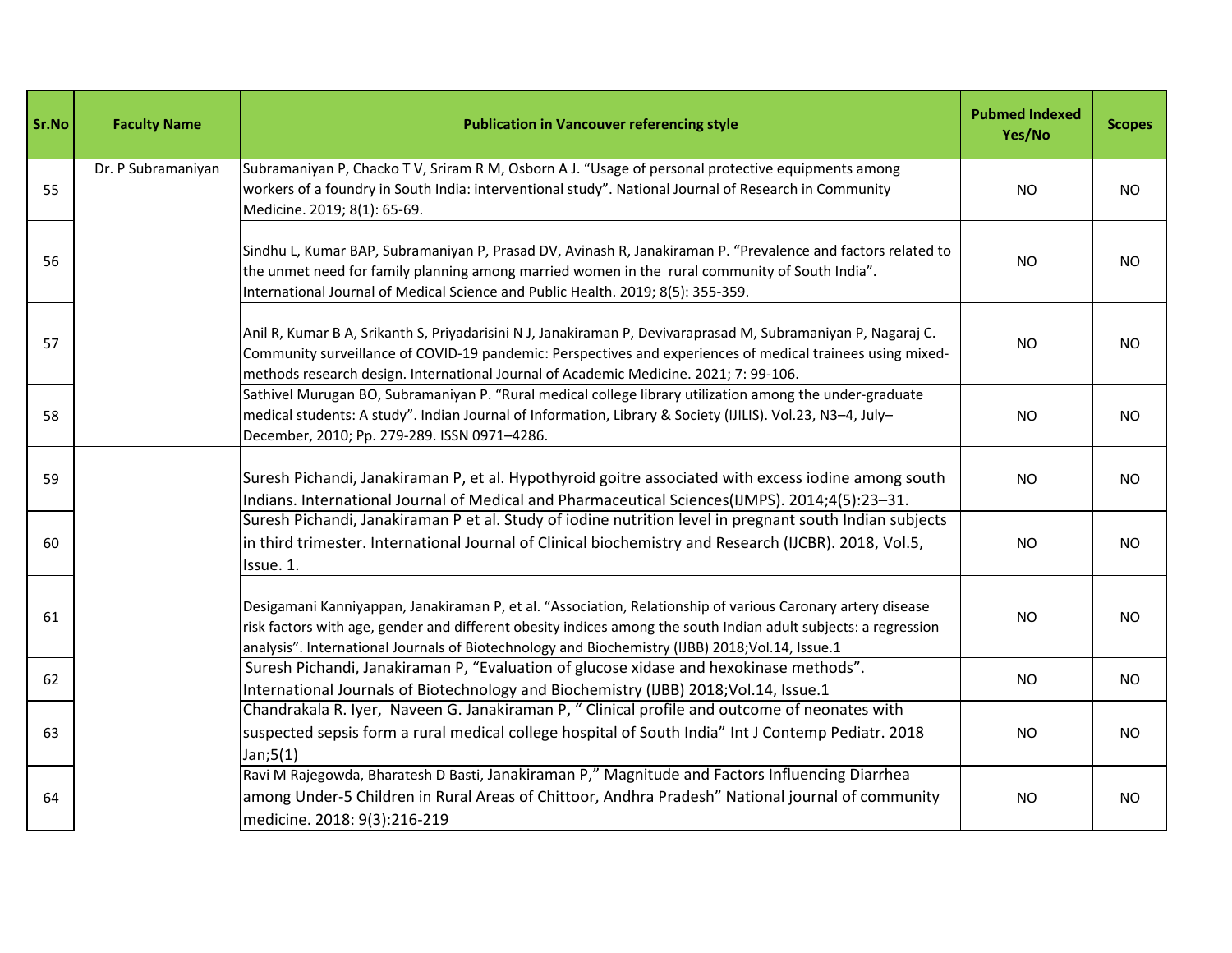| Sr.No | <b>Faculty Name</b> | <b>Publication in Vancouver referencing style</b>                                                                                                                                                                                                                                                       | <b>Pubmed Indexed</b><br>Yes/No | <b>Scopes</b> |
|-------|---------------------|---------------------------------------------------------------------------------------------------------------------------------------------------------------------------------------------------------------------------------------------------------------------------------------------------------|---------------------------------|---------------|
| 65    |                     | Avinash R Bharani, Praveen kumar B.A, Janakiraman P "Prevalence of self reported Diabetes mellitus and<br>related factors in a rural community. Annals of Health and Health Sciences.2018:Vol.5, Issue 1.                                                                                               | yes                             | <b>NO</b>     |
| 66    |                     | Harsha P. Janakiraman P "knowledge gained from a brief simulation-based training on basic neonatal<br>resuscitation among newly appointed nurses - a retrospective study" J. Evid. BasedMed. Healthc.<br>2018; 5(30).                                                                                   | <b>NO</b>                       | <b>NO</b>     |
| 67    |                     | Sindhu L, Praveen Kumar B A, Janakiraman P "Prevalence and factors related to the unmet need for<br>family planning among married women in the rural community of South India" International Journal<br>of Medical Science and Public Health.2019; vol 8, Issue 5                                       | NO.                             | <b>NO</b>     |
| 68    |                     | Sreelatha P.1, Haritha G.1, Ryali V. S. S. R.1*, Janakiraman P. "Alcohol use and its correlates in suicide<br>attempters in a rural tertiary care teaching hospital in south India" International Journal of Research<br>in Medical Sciences. 2019;vol(7), Issue 6                                      | <b>NO</b>                       | <b>NO</b>     |
| 69    | Mr. Janakiraman P   | Vinay A. V1, Santosh Vastrad2, Sindhu R3, Pramila T4, Janakiraman "prevalence of thyroid dysfunction<br>among first year medical students in a tertiary care teaching hospital" J. Evid. Based Med.<br>Healthc.2018; Vol(5), Issue 50                                                                   | <b>NO</b>                       | <b>NO</b>     |
| 70    |                     | Suresh Pichandi, Jeyakumar, Janakiraman P, Ramadevi "Study the correlation of iodine nutrition and<br>autoimmunity among thyroid disorder children in Tamil Nadu" MedPulse International Journal of<br>Biochemistry. 2019; Vol(11) Issue(2)                                                             | <b>NO</b>                       | <b>NO</b>     |
| 71    |                     | Bn Kumarguru, G Karthik, P Janakiraman "Utility of Lemon Solution Rehydration Technique (LSRT) for<br>Processing Haemorrhagic Cytology Samples: A Comparative Study using Different Technique" Journal<br>of Clinical and Diagnostic Research. 2020 Mar, Vol-14(3)                                      | <b>NO</b>                       | <b>NO</b>     |
| 72    |                     | Dr. Keya Das1*, Dr. Chaitra.M2, Dr. Ravikumar.S3, Mr. Janakiraman.P4                                                                                                                                                                                                                                    | <b>NO</b>                       | <b>NO</b>     |
| 73    |                     | Caregiver burden and resilience in family members of alcohol dependence patients: a study in rural South<br>India" The International Journal of Indian Psychology Volume 8, Issue 4, Dec -2020.                                                                                                         | <b>NO</b>                       | <b>NO</b>     |
| 74    |                     | R. Anil, B. A. Praveen Kumar, S. Srikanth, N. J. Priyadarisini,<br>P. Janakiraman, Community surveillance of<br>COVID-19 pandemic: Perspectives and experiences of medical trainees using mixed- methods research design"<br>International Journal of Academic Medicine Volume xx, Issue xx, Moth -2021 | <b>NO</b>                       | <b>NO</b>     |